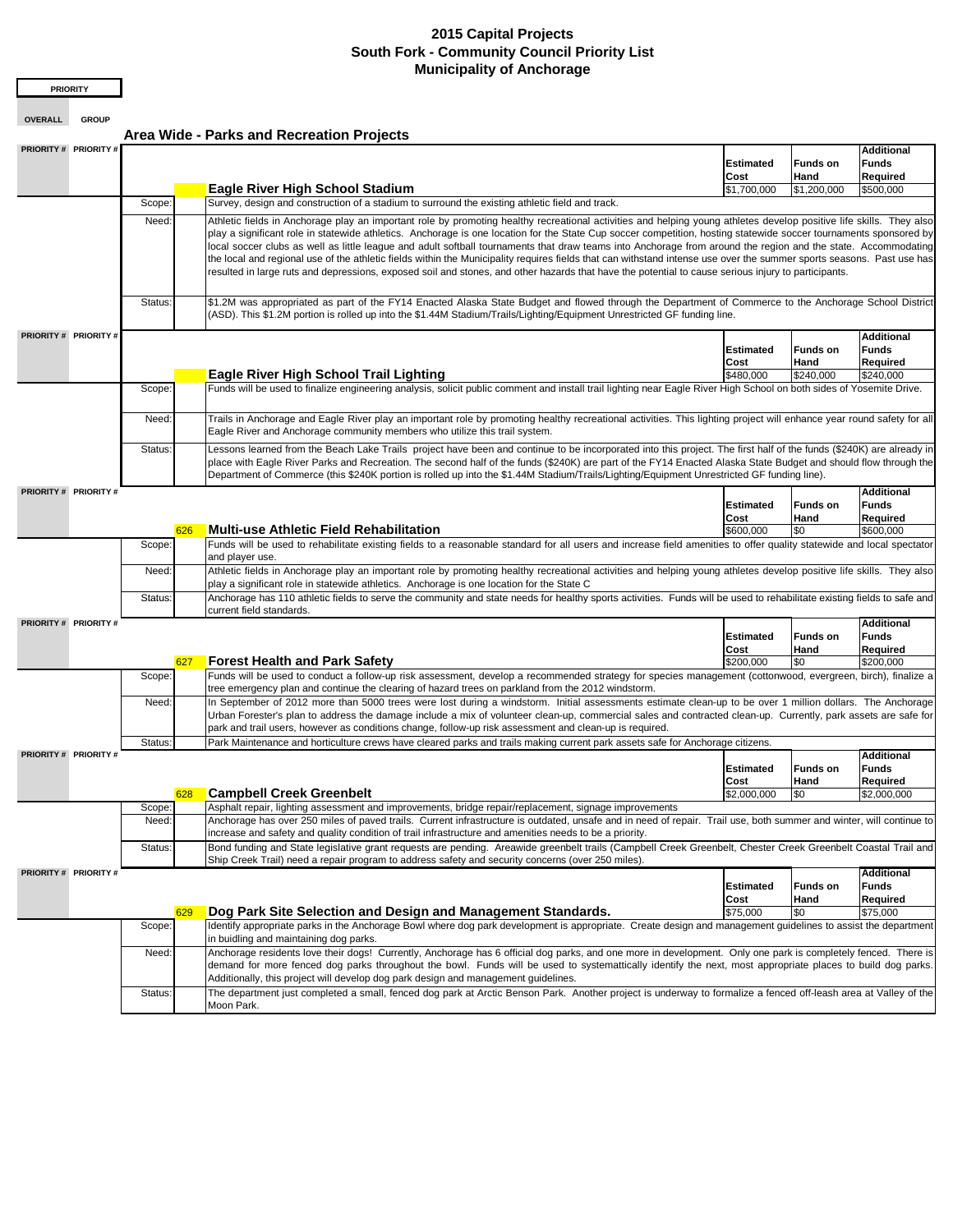| <b>PRIORITY</b>                |                  |     |                                                                                                                                                                                                                                                                                                              |                          |                         |                                               |
|--------------------------------|------------------|-----|--------------------------------------------------------------------------------------------------------------------------------------------------------------------------------------------------------------------------------------------------------------------------------------------------------------|--------------------------|-------------------------|-----------------------------------------------|
| <b>GROUP</b><br><b>OVERALL</b> |                  |     | <b>Project Management and Engineering Projects</b>                                                                                                                                                                                                                                                           |                          |                         |                                               |
| PRIORITY # PRIORITY #          |                  |     |                                                                                                                                                                                                                                                                                                              | <b>Estimated</b><br>Cost | <b>Funds on</b><br>Hand | <b>Additional</b><br><b>Funds</b><br>Required |
|                                |                  | 379 | Yosemite Dr Upgrade - Yellowstone Dr to Eagle River Loop Rd (13-36)                                                                                                                                                                                                                                          | \$9,800,000              | \$1,900,000             | \$7,900,000                                   |
|                                | Scope:           |     | This project will upgrade the roadway to collector street standards, install storm drains, pedestrian facilities, and landscaping.                                                                                                                                                                           |                          |                         |                                               |
|                                | Need:            |     | This road needs to be upgraded to comply with a recent court ruling.                                                                                                                                                                                                                                         |                          |                         |                                               |
|                                | Status:          |     | PM&E is managing this project for the Anchorage School District. Contract negotiations are complete with Lounsbury. Design contract is under review. Design                                                                                                                                                  |                          |                         |                                               |
|                                |                  |     | was funded with a 2013 state grant. SoFCC thinks this estimate is very high and should be revised. This is a high priority for SoFCC.                                                                                                                                                                        |                          |                         |                                               |
| PRIORITY # PRIORITY #          |                  |     |                                                                                                                                                                                                                                                                                                              |                          |                         | <b>Additional</b>                             |
|                                |                  |     |                                                                                                                                                                                                                                                                                                              | <b>Estimated</b>         | <b>Funds on</b>         | <b>Funds</b>                                  |
|                                |                  |     |                                                                                                                                                                                                                                                                                                              | Cost                     | Hand                    | Required                                      |
|                                |                  | 377 | Yosemite Dr Area Drainage (07-54)                                                                                                                                                                                                                                                                            | \$6,875,000              | \$660,493               | \$6,214,507                                   |
|                                | Scope:           |     | The study phase will analyze drainage patterns, infrastructure needs, construction options, and project costs in an area east of the Glenn Highway, north of                                                                                                                                                 |                          |                         |                                               |
|                                |                  |     | Veterans Memorial Highway, and west of Eagle River Loop Road.                                                                                                                                                                                                                                                |                          |                         |                                               |
|                                | Need:            |     | A study is needed to identify areawide solutions.                                                                                                                                                                                                                                                            |                          |                         |                                               |
|                                | Status:          |     | An NTP has been issued for USKH to complete the design. State grant funding is proposed for construction.                                                                                                                                                                                                    |                          |                         |                                               |
| PRIORITY # PRIORITY #          |                  |     |                                                                                                                                                                                                                                                                                                              |                          |                         | <b>Additional</b>                             |
|                                |                  |     |                                                                                                                                                                                                                                                                                                              | <b>Estimated</b>         | <b>Funds on</b>         | <b>Funds</b>                                  |
|                                |                  |     |                                                                                                                                                                                                                                                                                                              | Cost                     | Hand                    | Required                                      |
|                                |                  | 378 | Yosemite Dr Trail Overpass                                                                                                                                                                                                                                                                                   | \$900,000                | \$0                     | \$900,000                                     |
|                                | Scope:           |     | This project will construct an overpass over Yosemite Drive to connect the Eagle River High School trails with the trails on the west side.                                                                                                                                                                  |                          |                         |                                               |
|                                | Need:<br>Status: |     | This project is a priority for the South Fork Community Council.<br>This project has not started. There is no funding programmed in the current six-year Capital Improvement Program.                                                                                                                        |                          |                         |                                               |
| PRIORITY # PRIORITY #          |                  |     |                                                                                                                                                                                                                                                                                                              |                          |                         |                                               |
|                                |                  |     |                                                                                                                                                                                                                                                                                                              |                          |                         | <b>Additional</b>                             |
|                                |                  |     |                                                                                                                                                                                                                                                                                                              | <b>Estimated</b>         | <b>Funds on</b>         | <b>Funds</b>                                  |
|                                |                  |     |                                                                                                                                                                                                                                                                                                              | Cost<br>\$500.000        | Hand                    | Required                                      |
|                                |                  | 373 | Birchwood-Chugiak-Eagle River Areawide Drainage Plan                                                                                                                                                                                                                                                         |                          | \$0                     | \$500,000                                     |
|                                | Scope:           |     | This project will do a comprehensive study of the storm water drainage in the Chugiak-Eagle River area and make drainage plan recommendations.                                                                                                                                                               |                          |                         |                                               |
|                                | Need:            |     | Development in this region has produced a need for an areawide plan to handle future drainage needs. The last drainage plan was done in 1987. This project is                                                                                                                                                |                          |                         |                                               |
|                                |                  |     | the top ranked priority for the Birchwood Community Council.                                                                                                                                                                                                                                                 |                          |                         |                                               |
|                                | Status:          |     | No work is underway. State grant funding is proposed.                                                                                                                                                                                                                                                        |                          |                         |                                               |
| <b>PRIORITY # PRIORITY #</b>   |                  |     |                                                                                                                                                                                                                                                                                                              |                          |                         | <b>Additional</b>                             |
|                                |                  |     |                                                                                                                                                                                                                                                                                                              | <b>Estimated</b>         | <b>Funds on</b>         | <b>Funds</b>                                  |
|                                |                  |     |                                                                                                                                                                                                                                                                                                              | Cost                     | Hand                    | Required                                      |
|                                |                  | 372 | Birchwood/Chugiak/Eagle River Areawide Subsurface Aquifer Study                                                                                                                                                                                                                                              | \$500,000                | \$0                     | \$500,000                                     |
|                                | Scope:           |     | This project will do a comprehensive study of the subsurface aquifers in the Birchwood-Chugiak-Eagle River area.                                                                                                                                                                                             |                          |                         |                                               |
|                                | Need:            |     | A majority of the developed properties in Birchwood-Chugiak-Eagle River rely upon on-site water well and septic systems rather than public utilities. Little is                                                                                                                                              |                          |                         |                                               |
|                                |                  |     | known of the location of all subsurface aquifers that serve these rural properties. Proper planning requires identification of the aquifers. Insufficient information can                                                                                                                                    |                          |                         |                                               |
|                                |                  |     | produce negative impacts on the health and the environment as well as to the pocketbook. This study is included in the Chugiak-Eagle River Comprehensive Plan.                                                                                                                                               |                          |                         |                                               |
|                                |                  |     |                                                                                                                                                                                                                                                                                                              |                          |                         |                                               |
|                                | Status:          |     | No work is underway. State grant funding is proposed.                                                                                                                                                                                                                                                        |                          |                         |                                               |
| PRIORITY # PRIORITY #          |                  |     |                                                                                                                                                                                                                                                                                                              |                          |                         | <b>Additional</b>                             |
|                                |                  |     |                                                                                                                                                                                                                                                                                                              | <b>Estimated</b>         | <b>Funds on</b>         | <b>Funds</b>                                  |
|                                |                  |     |                                                                                                                                                                                                                                                                                                              | Cost                     | Hand                    | Required                                      |
|                                |                  | 374 | <b>Eagle River Area Snow Disposal Site</b>                                                                                                                                                                                                                                                                   | \$3,000,000              | \$0                     | \$3,000,000                                   |
|                                | Scope:           |     | This project will construct a snow disposal facility serving the Chugiak, Birchwood, Eagle River Rural Road Service Area (CBERRRSA).                                                                                                                                                                         |                          |                         |                                               |
|                                | Need:            |     | The population growth and corresponding development in the Eagle River valley has produced a need for increased snow storage capacity. Using existing                                                                                                                                                        |                          |                         |                                               |
|                                |                  |     | facilities is increasingly expensive as the trips made by dump trucks are greater and further.                                                                                                                                                                                                               |                          |                         |                                               |
|                                | <b>Status</b>    |     | No work is underway, However, a state grant has been requested.                                                                                                                                                                                                                                              |                          |                         |                                               |
| PRIORITY # PRIORITY #          |                  |     |                                                                                                                                                                                                                                                                                                              |                          |                         | <b>Additional</b>                             |
|                                |                  |     |                                                                                                                                                                                                                                                                                                              | Estimated                | <b>Funds on</b>         | Funds                                         |
|                                |                  | 375 | Hiland Rd Intersection Safety Improvements - South Creek Rd to South River Ln                                                                                                                                                                                                                                | Cost<br>\$250,000        | Hand<br>\$0             | Required<br>\$0                               |
|                                |                  |     |                                                                                                                                                                                                                                                                                                              |                          |                         |                                               |
|                                | Scope:           |     | This project will construct safety improvements at intersections along Hiland Road. The exact scope will be determined in the design phase with input from                                                                                                                                                   |                          |                         |                                               |
|                                |                  |     | residents and the community council.                                                                                                                                                                                                                                                                         |                          |                         |                                               |
|                                | Need:            |     | Safety concerns have been raised regarding this intersection.<br>No work is underway or scheduled in the six-year Capital Improvement Program. Funding priorities set by Chugiak, Birchwood, Eagle River Rural Road Service                                                                                  |                          |                         |                                               |
|                                | Status:          |     |                                                                                                                                                                                                                                                                                                              |                          |                         |                                               |
| PRIORITY # PRIORITY #          |                  |     | Area Board. An initial funding of \$250K to study the required safety improvements is proposed.                                                                                                                                                                                                              |                          |                         | Additional                                    |
|                                |                  |     |                                                                                                                                                                                                                                                                                                              | <b>Estimated</b>         | <b>Funds on</b>         | <b>Funds</b>                                  |
|                                |                  |     |                                                                                                                                                                                                                                                                                                              | Cost                     | Hand                    | Required                                      |
|                                |                  |     |                                                                                                                                                                                                                                                                                                              |                          |                         |                                               |
|                                |                  |     |                                                                                                                                                                                                                                                                                                              |                          |                         |                                               |
|                                |                  | 376 | <b>Senate District M Local Road Rehabilitation</b>                                                                                                                                                                                                                                                           | \$30,000,000             | \$2,000,000             | \$28,000,000                                  |
|                                | Scope:<br>Need:  |     | Resurface, primarily by reclaiming, local roads in Senate District F. Some drainage, grading, and curb work may be included as needed.<br>Many of the local roads in the Municipality are experiencing surface degradation. This issue manifests in cracking, pot holing, frost heaving, erosion of pavement |                          |                         |                                               |

Status: State grant funding is proposed annually to fund this program. edges, and separation between curb and asphalt.